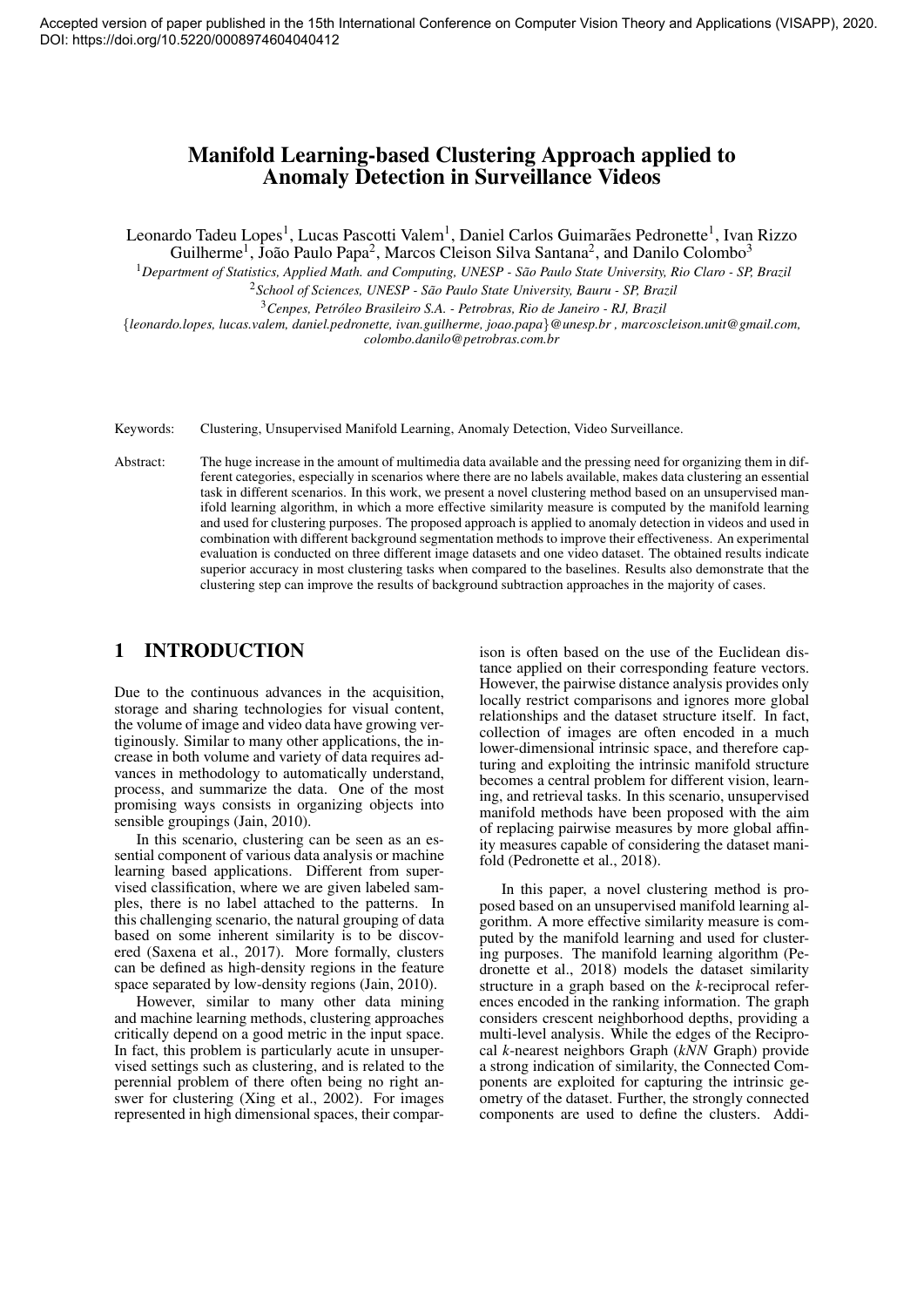tionally, we exploit the proposed clustering approach for deriving a novel method for anomaly detection in video sequences. The proposed method uses the cluster information and a semi-supervised strategy for identifying the normal and abnormal frames. Next, the frames detected as normal are provided as input for the background subtraction approaches. An experimental evaluation was conducted on various datasets for assessing the effectiveness of the proposed clustering approach, including applications for anomaly detection on video surveillance. The obtained results indicate superior accuracy in most clustering tasks compared to the baselines. Results also demonstrate that the clustering step can improve the results of background subtraction approaches.

The remaining of the paper is organized as follows: Section 2 discusses the related work and problem formulation. Section 3 presents the proposed clustering method. Section 4 presents our approach based on clustering information for semi-supervised anomaly detection. Section 5 presents the experimental evaluation and, finally, Section 6 draws conclusions and discusses future works.

# 2 RELATED WORK

Clustering is an important unsupervised learning technique that has been extensively studied in the past decades. It consists on separating data into subsets based on items, features or attributes with the main objective of maximizing the inner similarity between subset items and minimize the similarity between subsets.

Clustering techniques are usually divided into four categories: (*i*) partional-based methods, that consist on the computation of a pre-determined number of centroids and in the clustering of elements around them; (*ii*) hierarchical-based methods, that work with pairwise similarity to divide or to agglomerate the items of the dataset into clusters; (*iii*) graph-based methods, that interpret the data and their relationship in a graph to determine the best combination of items and clusters; and (*iv*) the density-based methods, that separate the dataset items based on the density regions and the boundaries of their distributions.

Each category introduces different approaches to separate the items into clusters. Although there are various known clustering methods, there is not a definitive algorithm capable of separate all kinds of data correctly, efficiently and free of parameters in multiple scenarios. The parameter dependency of most clustering methods represents one of the major difficulties of the area and heavily affects the data separation quality. *K*-means, for example, is known for its highly sensibility to the number of clusters and the selection of the initial centroids (Jain, 2010). Those parameters are generally related to the dataset distribution and are not easy to set.

One of the many strategies being applied to clustering is the neighborhood relationship, which can be exploited to discover natural separations of the dataset. From the recent methods that employ the neighborhood relationship to clusterize items, we can cite: (*i*) FINCH (Sarfraz et al., 2019) exploits the first neighbor relationship between items and clusters in order to unite them until only two clusters remain; (*ii*) Munec (Ros and Guillaume, 2019) utilizes the mutual neighborhood relationship between the dataset items to define heuristics, which are used as the stop criteria for the merging process. Besides, both retrieve hierarchical agglomerative clusters. Different from most previously proposed methods, our approach employs a reciprocal *kNN* Graph-based manifold learning strategy (Pedronette et al., 2018) with the objective of retrieving an improved distance measure and a set of high-reliable initial clusters.

In one of many applications, clustering is applied to videos as a separate stage with the objective of improving the general effectiveness of a surveillance system (Li et al., 2012; Lawson et al., 2016). They are often jointly used with other traditional subtractor approaches, once the pixel-by-pixel classification generally presents performance constraints, specially in scenarios of high dimensionality.

The volume of data generated by surveillance systems has increased considerably in the recent years specially due to the decreasing cost of technologies to capture, store, and share images (Sodemann et al., 2012). However, since the amount of data has increased much faster than the availability of human observers and there is a pressing need for assuring security in diverse scenarios, a required solution is the development of automated video surveillance systems.

Despite the recent advances, there are multiple challenges to be addressed (Bouwmans and Garcia-Garcia, 2019), such as: (*i*) the process of acquiring groundtruth labels for long video sequences is a complicated and time demanding task; (*ii*) it is possible to have multiple anomaly scenarios which are not covered by the training or known samples; (*iii*) anomaly frames are usually rare, which makes the training data highly imbalanced; and (*iv*) some methods are very sensible to illumination variations.

The traditional background subtractors often perform statistical operations for detecting outlier data, which is usually applied pixel-by-pixel. In the Mixture of Gaussians - MOG (KaewTraKulPong and Bowden, 2002), each pixel is modelled according to a Gaussian distribution, and the ouliers are classified as anomalies. The MOG has different variations, e.g., MOG2 (Zivkovic, 2004), which implements some optimizations, including automatic setup for the number of clusters.

More recently, deep learning approaches have gained a lot of attention due to their high effective results. There are different types of networks that can be employed for anomaly detection (Chalapathy and Chawla, 2019), where the most popular ones are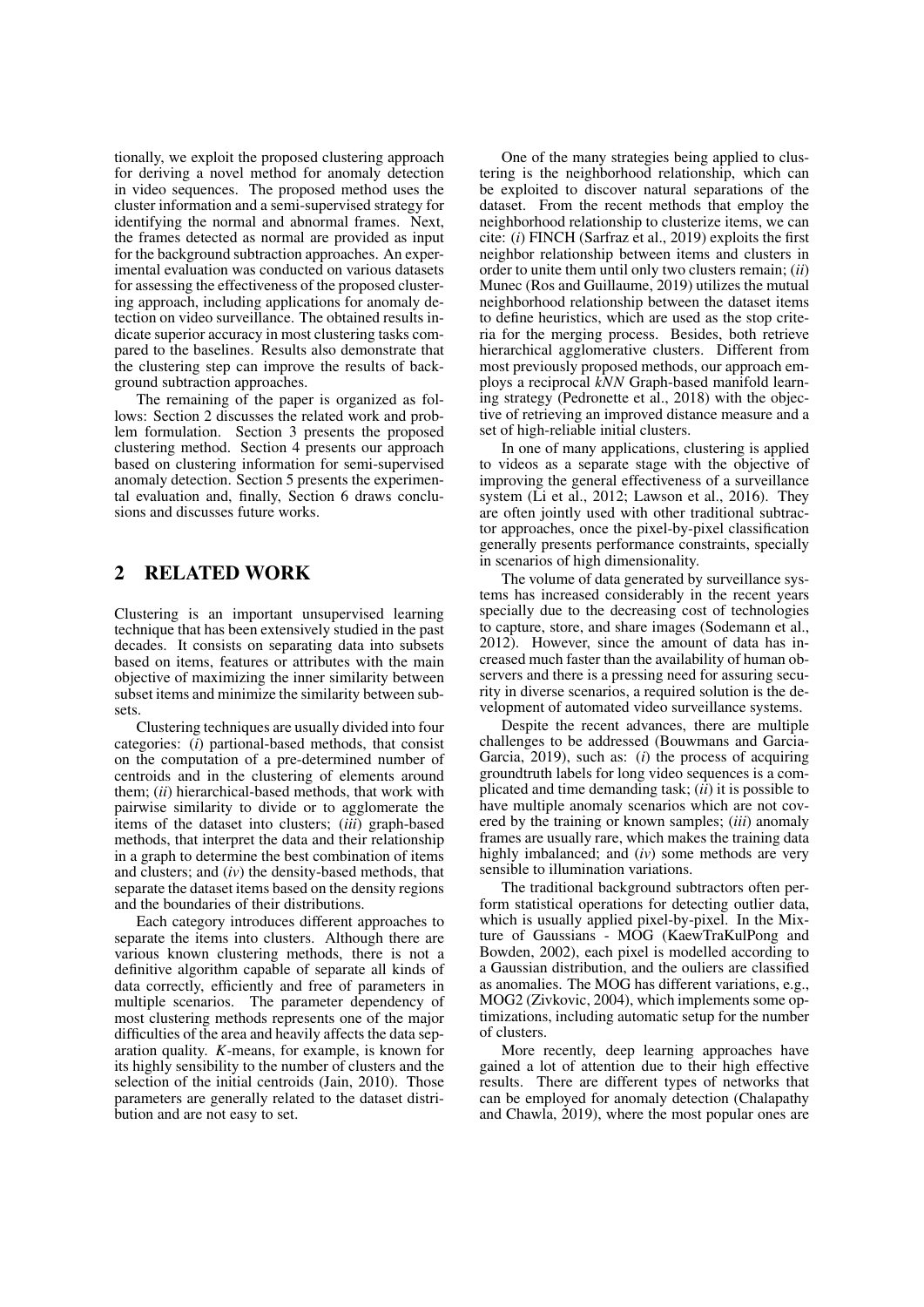the auto-encoders (Gong et al., 2019). Auto-encoders are unsupervised neural networks which aim at reconstructing a learned image. After being trained, they use the reconstruction error to determine if there is an anomaly or not.

Different from what has been done in the majority of the works, we exploit the idea of using clustering as a pre-processing step for improving the data provided to train the subtractors. The strategy is evaluated in several traditional background subtractors and positive gains were obtained in most of the cases.

## 3 PROPOSED METHOD

In this section, we present the proposed clustering method. Along the text, some notations will be presented to give context or describe situations occurring on the method. Table 1 details those notations for a better understanding of the paper. This work is based on three main hypotheses, which are: (*i*) a distance measure based on manifold learning can be used as a pre-processing step for improving the formation of output clusters; (*ii*) the connected components obtained from the *kNN* Graph, enhanced by the manifold learning procedure, can provide high-reliable small clusters; (*iii*) an agglomerative step based on the distance measure generated by the manifold learning can retrieve clusters with better final formation.

The proposed approach is illustrated on Figure 1, where each number represents a step described on the following subsections. Section 3.1 presents the rank definition, Section 3.2 describes the manifold learning step and Section 3.3 presents the initial clusters formulation. Finally, Section 3.4 defines the final clusters formulation.

Table 1: Method notations description.

| <b>Notation</b>    | <b>Description</b>                                                                                                                                                           |
|--------------------|------------------------------------------------------------------------------------------------------------------------------------------------------------------------------|
| k                  | Parameter that defines the size of neighborhood<br>explored by the manifold learning process and the<br>minimum number of images contained on each of<br>the final clusters. |
| $\boldsymbol{I}$ . | Defines the size of each ranked list that will be<br>considered for normalization and sort through the<br>method stages.                                                     |
| $t_k$              | The actual iteration of $k$ .                                                                                                                                                |
| $c_k$              | Size of the reciprocal neighborhood utilized to<br>compute the initial clusters of our method.                                                                               |

# 3.1 Rank model

In this work, we consider the retrieval problem formulation as defined in (Pedronette et al., 2018). A set of ranked lists  $\mathcal{T} = {\tau_1, \tau_2, ..., \tau_n}$  is obtained by computing a ranked list for every object present in the collection, using the Euclidean distance as the distance function ρ. In this scenario, τ*<sup>q</sup>* represents the ranked list of  $o_q$  and  $\tau_q(j)$  represents the position of

 $o_j$  in  $o_q$  ranked list. This set represents a rich distance/similarity information source about the collection  $C$ , which is employed in through the next stages of the proposed clustering approach.

#### 3.2 Manifold Learning Approach

The Reciprocal *kNN* Graph and Connected Components algorithm is a proposed method (Pedronette et al., 2018) that exploits a set of ranked lists *T* to compute a manifold learning-based improved distance measure to the dataset.

Our proposed approach utilizes this algorithm by exploiting the reciprocal relationship edges in order to discover a set of initial clusters formed by low-size high-reliable clusters and by using the computed distance on the agglomerative stage of the final clusters formulation process. By using definitions and interpretations developed in this manifold learning algorithm (Pedronette et al., 2018), its steps are described throughout this subsection.

First, based on the ranked lists described in Section 3.1, the algorithm performs a rank normalization, due to the information presented on those ranks not being symmetric. The new dataset rank is obtained by the normalized distance function ρ*n*:

$$
\rho_n(i,j) = \tau_i(j) + \tau_j(i) + \max(\tau_i(j), \tau_j(i)), \quad (1)
$$

where  $\tau_i(j) \leq L$  and  $\rho_n(i, j) \leq 3 \times L$ . Based on the new distance values obtained by  $\rho_n$ , the set of ranked lists *T* is updated and sorted, until the top-*L* positions.

On a second stage, the algorithm computes a reciprocal  $kNN$  Graph,  $G_r = (V, E)$ , where the dataset objects are represented as the graph nodes and the edges are computed based on an incremental *k*-reciprocal neighborhood, considering different thresholds of *k*. For this, the reciprocal neighborhood  $\mathcal{N}_r$  is defined as

$$
\mathcal{N}_k(q,k) = \{ \mathcal{S} \subseteq \mathcal{C}, |\mathcal{S}| = k \land \forall o_i \in \mathcal{S} : \tau_q(i) \leq k \land \tau_i(q) \leq k \},
$$
\n(2)

representing a set of objects contained in the *k*-top positions of  $\tau_q$ , where  $\forall o_i \in \mathcal{N}_r(q, k), \tau_i(q) \leq k$ .

For each iteration of *k*, represented by *tk*, the edges of the reciprocal *kNN* Graph can be obtained as:

$$
E = \{ (o_q, o_j) \mid o_j \in \mathcal{N}_k(q, t_k) \},\tag{3}
$$

in this way, an edge will be created from  $o_i$  to  $o_j$  if the objects are reciprocal neighbors until the top-*t<sup>k</sup>* rank positions of each other.

For computing the improved distance measure to the dataset, the manifold learning algorithm retrieves information from both the edges and the Connected Components (CCs), formulated by them, on every iteration of  $t_k$ . The CCs computation retrieves a set  $S =$  $\{\mathcal{P}_1, \mathcal{P}_2, \ldots, \mathcal{P}_m\}$ , such that  $\{\mathcal{P}_1 \cup \mathcal{P}_2 \cup \cdots \cup \mathcal{P}_m\} = S$ and  $\{P_1 \cap P_2 \cap \cdots \cap P_m\} = \emptyset$ . Notice that the threshold  $t_k$  is directly related to the number of connected components *m*: the higher the value of  $t_k$ , the more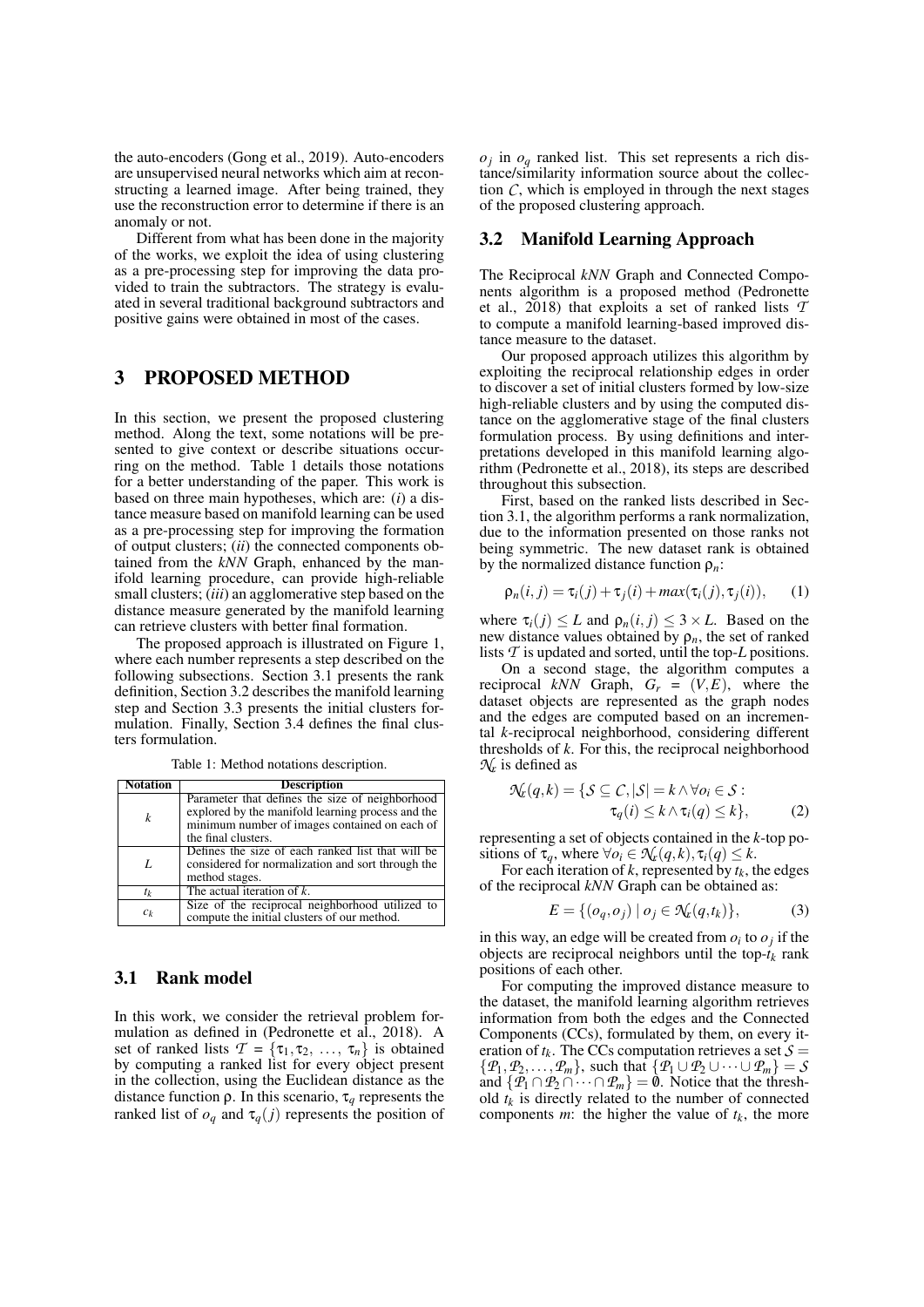

Figure 1: Workflow of our proposed clustering approach.

connected the graph becomes, thus decreasing *m* (Pedronette et al., 2018).

On the final stage, the algorithm updates  $G_r$  for different depths of reciprocal neighborhood and, for each depth  $t_k \leq k$ , the similarity scores are increased such that higher weights are assigned to neighbors at top positions.

First, a score based on the graph edges is computed. Each pair of images  $(o_i, o_j)$  contained in  $E(q)$ represents an increase in similarity between them, since both have edges to  $o_q$ . Therefore,  $w_e(i, j)$  is defined as follow:

$$
w_e(i,j) = \sum_{t_k=1}^k \sum_{q \in C \wedge i, j \in E(q)} (k - t_k + 1). \tag{4}
$$

Analogously, the information provided by connected components define a similarity score  $w_c(i, j)$ . This score represents a similarity increase between objects  $o_i$  and  $o_j$ , when they are in the same CC, which is also defined considering different  $t_k$  values:

$$
w_c(i,j) = \sum_{ik}^{k} \sum_{i,j \in C_l} (k - t_k + 1).
$$
 (5)

Both  $w_e(i, j)$  and  $w_c(i, j)$  will assume higher values as early the connection between  $o_i$  and  $o_j$  on  $G_r$  is computed, highlighting the manifold structure present on the dataset. The combination them defines  $w(i, j)$ as:  $w(i, j) = w_e(i, j) + w_c(i, j)$ .

Finally, a *Reciprocal kNN Graph CCs Distance* (Pedronette et al., 2018),  $\rho_r$  is inversely proportional to the similarity score, and it is computed as follows:

$$
\rho_r(i,j) = \frac{1}{1 + w(i,j)}.\tag{6}
$$

Based on this new distance  $\rho_r$ , a more effective set of ranked lists  $\mathcal{T}_r$  is obtained. Both  $\rho_r$  and  $\mathcal{T}_r$  are used to retrieve the clusters present on the dataset.

#### 3.3 Initial clusters

As described on Section 3.2, the CCs retrieved by the manifold learning algorithm can represent the natural clusters of the dataset, matching with the cluster definition on Section 2. Therefore, the simple output based on the CC retrieved on a  $t_k$  iteration of the manifold learning algorithm represents a clusterization of the dataset structure.

However, the manifold learning algorithm (Pedronette et al., 2018) does not provide an heuristic to determine whether an edge between two objects *o<sup>i</sup>* and  $o_i$  should be created or if two connected components linked by few or even one edge should be united. Therefore, for datasets with ineffective ranked lists, the algorithm tends to unite non-similar CCs, leading to an ineffective clustering process.

To avoid incorrect unions, we exploit the connected components retrieved with low reciprocal neighborhood size. Based on a parameter *ck*, described on Table 1, we define a new graph *G<sup>c</sup>* and create edges for the reciprocal neighborhoods of size  $c_k$ ,  $N_r(q, c_k)$ . The set of edges for  $G_c$ ,  $E_c$ , can be defined as:  $E_c = \{(o_q, o_j) | o_j \in \mathcal{N}_r(q, c_k)\}.$ 

By the computation of the CCs contained in  $G_r$ , we retrieve a set of clusters  $S_c = \{C_1, C_2, \ldots, C_m\}$ , where *m* represents the initial number of clusters obtained from the dataset. The  $S_c$  is composed of unitary clusters, which are the set majority, and some non-unitary clusters that represent reliable connections that will affect the final agglomeration.

#### 3.4 Final clusters

Finally, our method iterates over *Sc*, described in Section 3.3. On each iteration, the smallest cluster, represented by  $C_A$ , is united to the closest cluster in the set. To compute the distance between clusters *C<sup>A</sup>* and *C<sup>B</sup>* we apply the *average-linkage connection* (Saxena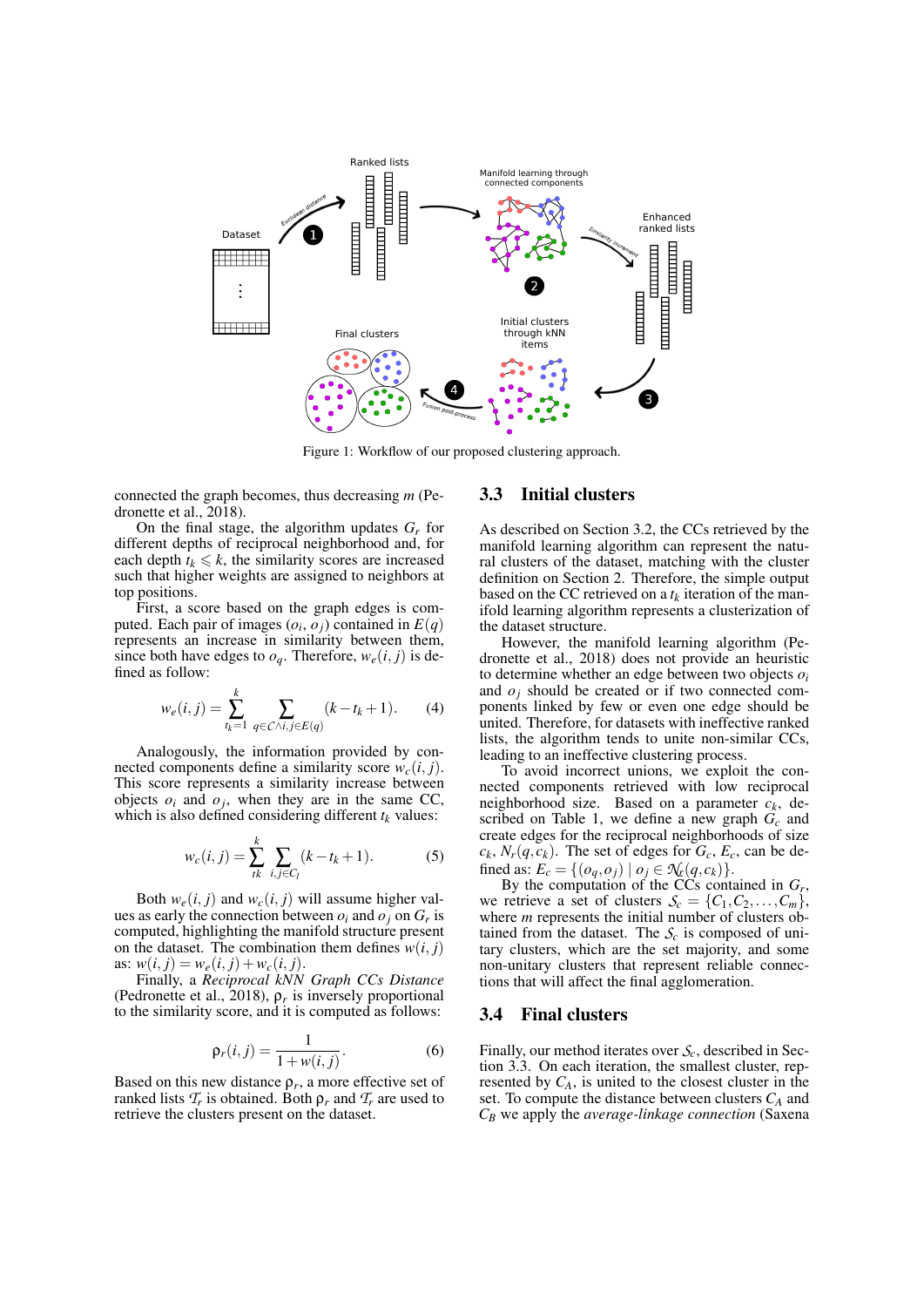

Figure 2: Our proposed video anomaly detection workflow.

et al., 2017) based on the distance function ρ*<sup>r</sup>* retrieved by the manifold learning algorithm. This distance is represented by  $d(C_A, C_B)$ .

This approach was chosen for taking advantage of the initial cluster formats, as described on Section 3.3. Based on  $d(C_A, C_B)$ , we retrieve the closest cluster to  $C_A$ , represented by  $f(C_A)$ :

$$
f(C_A) = \underset{C_B \in \mathcal{S} \setminus \{C_A\}}{\arg \min} d(C_A, C_B). \tag{7}
$$

From this formulation, we update the cluster  $C_A$  =  $C_A \cup f(C_A)$  and remove  $f(C_A)$  from the set, updating  $S_c = S_c \setminus f(C_A)$ .

Such process is repeated until a condition is achieved, which is based on parameter  $k: \forall C_i \in S_c$ :  $|C_i| \leq k$ .

After the clusters fusion, the proposed clustering through manifold learning algorithm retrieves a hierarchical agglomerative average-linkage cluster (Saxena et al., 2017) taking advantage of the enhanced ranked lists, obtained by the manifold learning algorithm described on Section 3.2, to deliver a more effective clustering of the dataset.

## 4 ANOMALY DETECTION

In this work, we propose an anomaly detection framework which employs a clustering technique as a pre-processing step in order to improve the results of background segmentators. This is accomplished by clustering a set of frames that correspond to normality and should be provided for training of the background segmentator strategies.

The proposed clustering approach is applied for detecting anomalies in videos considering the workflow presented in Figure 2. First, we take all the video frames and provide them as input for a convolutional neural network pre-trained on the ImageNet and extract features for every frame (in this work, we used the AlexNet (Krizhevsky et al., 2012) model). These features are clustered by our approach in two different clusters.

The following task is to decide which cluster refers to normality. Since the largest cluster does not necessarily refer to the normality, we use some labeled frames (around 10) to decide about its class, which makes our approach semi-supervised when applied to anomaly detection. The cluster that has most of the frames that are labeled as normal is adopted as the normality cluster and the other one as the abnormality cluster. The mean image of the frames in both clusters highlights the difference between them.

Finally, the frames classified as normal are provided as input for a background subtraction approach (e.g., MOG, MOG2, kNN). With the normality information provided by the cluster we can make the subtractor even more effective when applied to the video frame as shown in the next section.

### 5 EXPERIMENTAL EVALUATION

The experimental analysis considered three different image datasets: (*i*) MPEG-7, 1400 images, 70 classes (Latecki et al., 2000); (*ii*) Flowers, 1360 images, 17 classes (Nilsback and Zisserman, 2006); and (*iii*) Corel5k, 5000 images, 50 classes (Liu and Yang, 2013).

In order to evaluate our approach for anomaly detection in videos, we used the ChangeDetection 2014 (CD2014) (Wang et al., 2014) dataset, which is composed of 11 video categories with 4 to 6 video sequences in each category, given a total of 53 videos. All the videos consist in the task of foreground segmentation given a background frame (that can be static, dynamic or even present shadow or luminance variations, for example).

For all the experiments, we considered  $c_k = 3$  and  $k = 50$ , except for MPEG-7, where  $k = 15$  was used based on the lower class size presented by the dataset. For the compared clustering methods, the number of cluster was defined to the exact number of classes in the dataset and the Euclidean distance was used.

For evaluating the accuracy and robustness of the proposed approach, we used different external measures: Precision, Recall, F-Measure (Saxena et al., 2017), Adjusted Rand Index (ARI) (Hubert and Arabie, 1985), Normalized Mutual Information (NMI) (Strehl and Ghosh, 2002; Kuncheva and Vetrov, 2006), and V-Measure (Rosenberg and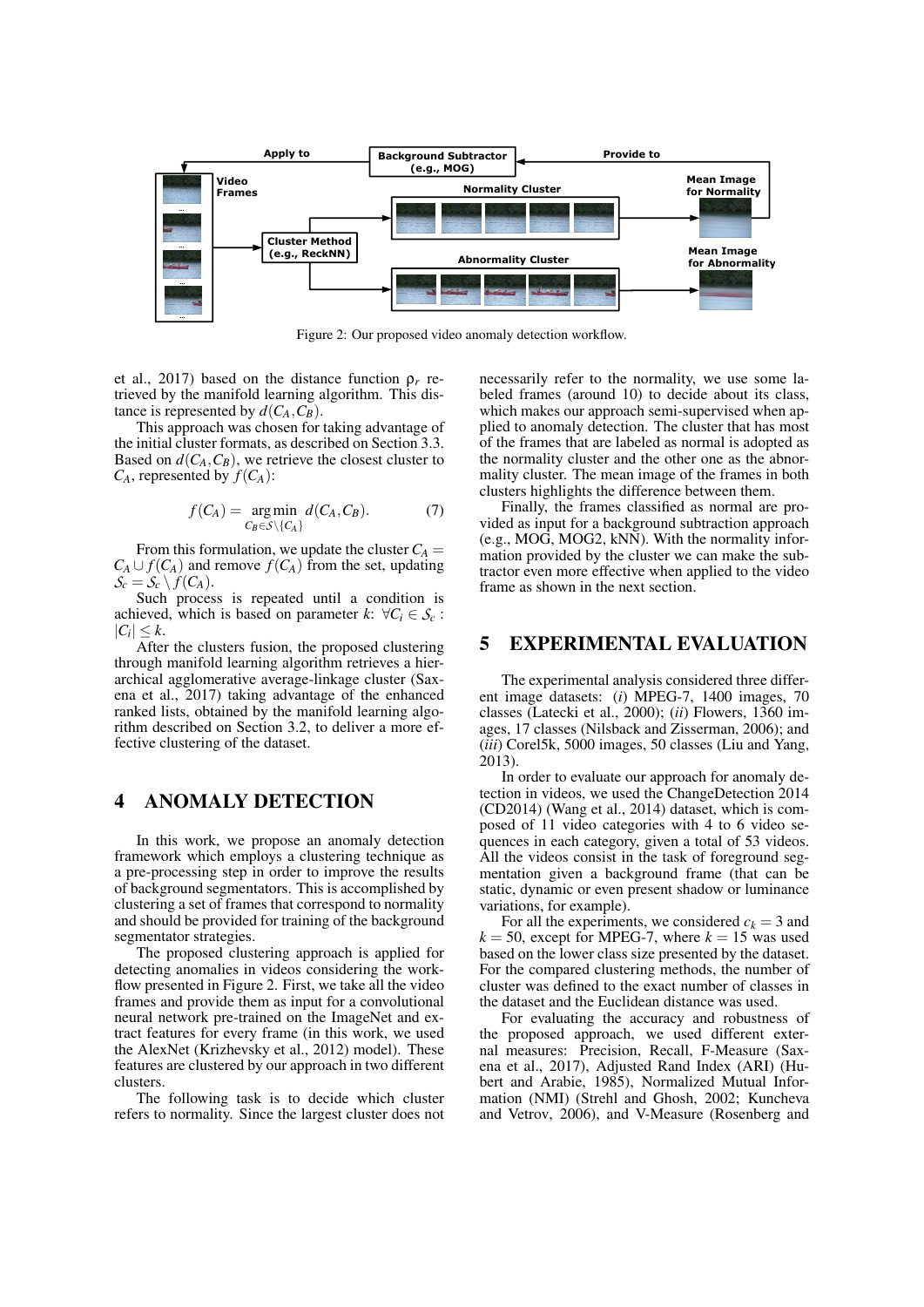Hirschberg, 2007). In this work, the true positives, false positives, true negatives, and false negatives were computed considering all the possible pairs of the available dataset elements. The true positives, for example, were computed as the number of all the possible pairs where two elements belong to the same class.

Our approach was employed on traditional clustering tasks and video anomaly detection. We also provided some visualization results.

## 5.1 Clustering Evaluation

The proposed clustering approach was evaluated in comparison to different clustering approaches (*k*-Means, Agglomerative, FINCH, AffinityPropagation) considering different effectiveness measures. Table 2 presents the results for image datasets. It can be seen that our results are better or comparable to the baselines in most cases.

Table 2: Results for external measures on image datasets considering predefined parameters.

|                |                            |               | F. Meas. |        |            | V. Meas. |
|----------------|----------------------------|---------------|----------|--------|------------|----------|
| <b>Dataset</b> | Desc.                      | <b>Method</b> |          | $x^2$  | <b>HAD</b> |          |
| MPFG.7         |                            | Agglom.       | 0.5131   | 0.5042 | 0.9043     | 0.8676   |
|                | cro                        | FINCH         | 0.4745   | 0.4650 | 0.8707     | 0.8372   |
|                |                            | Aff. Prop.    | 0.0353   | 0.0089 | 0.6632     | 0.1924   |
|                |                            | ReckNN        | 0.9104   | 0.9091 | 0.9699     | 0.9676   |
|                |                            | Agglom.       | 0.6060   | 0.5994 | 0.9143     | 0.8881   |
|                | $\mathbf{x}^{\mathcal{C}}$ | <b>FINCH</b>  | 0.6347   | 0.6286 | 0.9152     | 0.8752   |
|                |                            | Aff. Prop.    | 0.0622   | 0.0374 | 0.6103     | 0.3582   |
|                |                            | ReckNN        | 0.8269   | 0.8243 | 0.9660     | 0.9530   |
|                |                            | $K$ -Means    | 0.1780   | 0.1250 | 0.2844     | 0.2822   |
|                |                            | Agglom.       | 0.1458   | 0.0744 | 0.2519     | 0.2320   |
|                | $\mathbf{x}^{\mathbf{C}}$  | FINCH         | 0.1095   | 0.0031 | 0.3366     | 0.2040   |
|                |                            | Aff. Prop.    | 0.0817   | 0.0628 | 0.5008     | 0.3876   |
| Flowers        |                            | ReckNN        | 0.1890   | 0.1355 | 0.2912     | 0.2863   |
|                |                            | $K$ -Means    | 0.6205   | 0.5967 | 0.7375     | 0.7356   |
|                | Resilier                   | Agglom.       | 0.4380   | 0.3941 | 0.6661     | 0.6235   |
|                |                            | <b>FINCH</b>  | 0.2166   | 0.1306 | 0.6530     | 0.5145   |
|                |                            | Aff. Prop.    | 0.2973   | 0.2808 | 0.8335     | 0.6590   |
|                |                            | ReckNN        | 0.6582   | 0.6363 | 0.7727     | 0.7684   |
|                | RC                         | $K$ -Means    | 0.2206   | 0.2041 | 0.4739     | 0.4708   |
| Corelsk        |                            | Agglom.       | 0.1462   | 0.1215 | 0.4237     | 0.3895   |
|                |                            | FINCH         | 0.0831   | 0.0490 | 0.4856     | 0.3625   |
|                |                            | Aff. Prop.    | 0.1335   | 0.1268 | 0.6382     | 0.5359   |
|                |                            | ReckNN        | 0.2469   | 0.2320 | 0.4987     | 0.4931   |
|                | Resider                    | $K$ -Means    | 0.7735   | 0.7687 | 0.8956     | 0.8903   |
|                |                            | Agglom.       | 0.4765   | 0.4625 | 0.8309     | 0.7859   |
|                |                            | <b>FINCH</b>  | 0.4098   | 0.3916 | 0.9006     | 0.8131   |
|                |                            | Aff. Prop.    | 0.3269   | 0.3217 | 0.9304     | 0.7753   |
|                |                            | ReckNN        | 0.8300   | 0.8266 | 0.9136     | 0.9073   |

For a better understanding of how our approach performs compared to the methods already proposed, we provide a visual analysis for the different clustering methods considered in this work. In this analysis, we considered three different toy datasets that contain samples which can be represented in a 2D space: from (Fränti and Sieranoja, 2018), we considered the two datasets "Spirals" and "Jain" from the "Shape Sets" category. We also considered a synthetically generated "Two Moons" pattern, which consists in two concentric circles.

In the first experiment, we applied an agglomerative average-linkage clustering method on the generated "Two Moons" dataset points. In order to show

the impact of the manifold learning, we used the distance measures calculated by the manifold learning step of our approach as input to the same agglomerative clustering method. The results are presented in Figure 3. The agglomerative average-linkage clustering method was not able to separate the classes correctly with the original points. However, when applying the clustering pre-processing, the agglomerative method performs the clusterization correctly.



Figure 3: Manifold learning application on two moons dataset for agglomerative average-linkage clustering.

For the second experiment, Figure 4 presents the results for four different methods and the three toy datasets considered. Each data sample is represented by a dot in the graph, the colors correspond to the assigned cluster and each line on the figure represents a different clustering method. Notice that the colors can change based on the cluster where the points were assigned, but the separation can be the same.

The results show that our approach (ReckNN) was capable of separating the three datasets correctly and is equal to the expected groundtruth. *K*-means was not able to separate any of the datasets correctly because it relies on the election of cluster centroids and the partition of the data around them, not being capable of work with those types of clusters. Spectral is a graph based clustering method that was able to separate the "Spirals" and "Jain" datasets, but was not able to separate the "Two Moons" dataset. Birch is a hierarchical agglomerative method, which could only separate correctly the "Jain" dataset with the averagelinkage measure.

### 5.2 Anomaly Detection

The proposed approach was applied to classify the video frames into two different groups: normality and abnormality. For the groundtruth, we consider that a frame contains abnormality if it has at least one abnormal pixel. Table 4 presents the results for our method considering this scenario. The results are reported for each category and for all the videos. Notice that our approach is very effective in scenarios of dynamic background (F-Measure of 90.45%) and less effective for the categories thermal and turbulence. Besides that, we still achieved an average F-Measure of 69.18% considering all the dataset videos.

The results for foreground segmentation considering the evaluation pixel-by-pixel (F-Measure) is presented in Table 3. It compares the original background subtractors with and without the use of our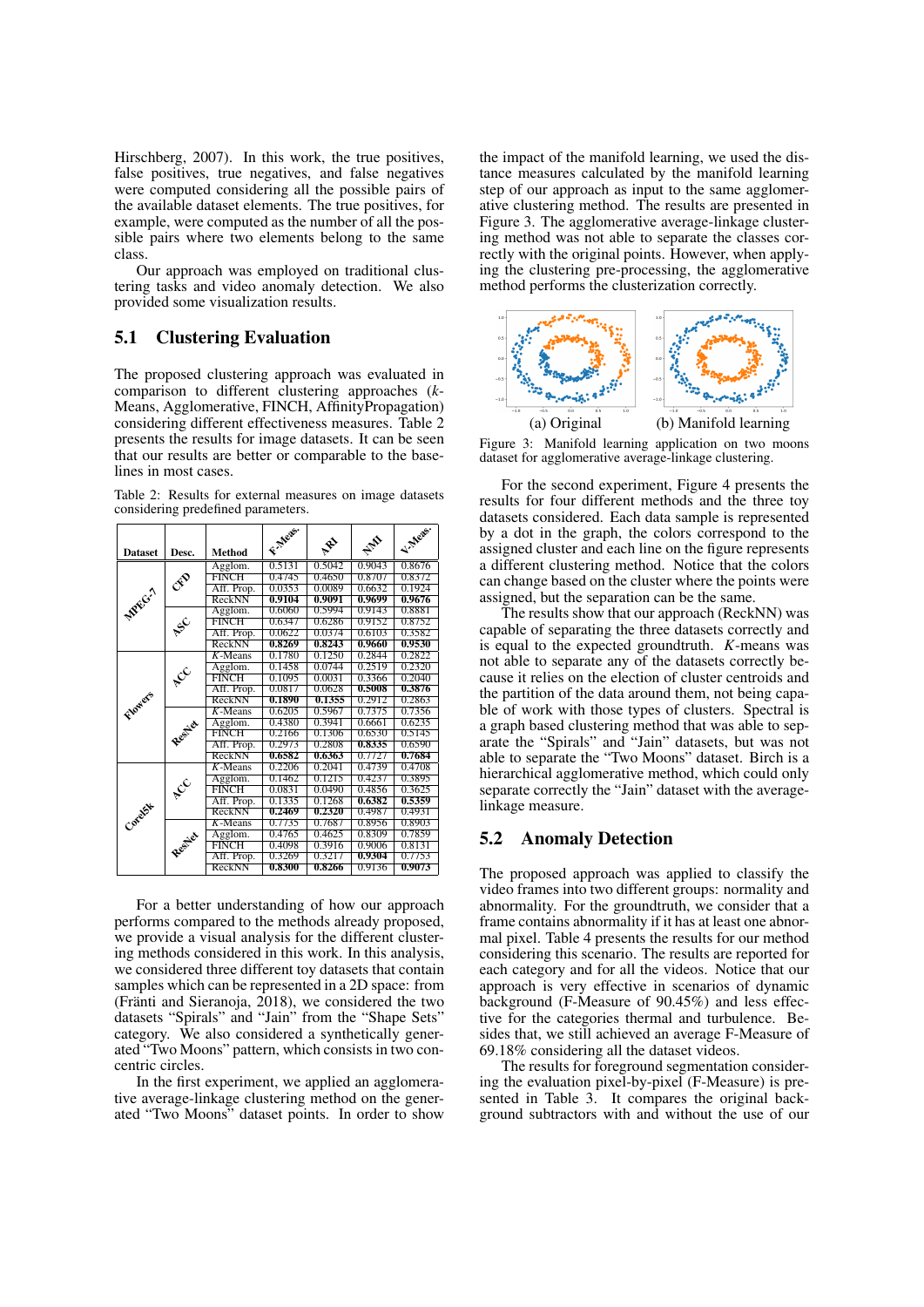

Figure 4: Visual clustering results for different methods (rows) and datasets (columns). Table 3: F-Measure (%) considering a pixel classification on the CD2014 dataset.

|                          | MOG      |            | MOG2        |          |          | kNN        |          |            |           |
|--------------------------|----------|------------|-------------|----------|----------|------------|----------|------------|-----------|
| <b>Video Category</b>    | Original | $+$ ReckNN | Gain        | Original | + ReckNN | Gain       | Original | $+$ ReckNN | Gain      |
| <b>PTZ</b>               | 03.04    | 07.43      | $+144.41\%$ | 08.27    | 08.15    | $-1.45\%$  | 40.54    | 40.74      | $+0.49\%$ |
| <b>hadWeather</b>        | 15.57    | 43.26      | $+177.84%$  | 46.58    | 48.76    | $+4.68\%$  | 41.93    | 42.14      | $+0.50\%$ |
| baseline                 | 55.24    | 75.67      | $+36.98\%$  | 57.29    | 57.80    | $+0.89\%$  | 61.37    | 61.58      | $+0.34\%$ |
| camera.Iitter            | 19.86    | 34.01      | $+71.25\%$  | 35.04    | 35.89    | $+2.43%$   | 40.77    | 41.51      | $+1.82\%$ |
| dynamicBackground        | 29.11    | 38.41      | $+31.95\%$  | 32.11    | 32.35    | $+0.75\%$  | 29.49    | 30.27      | $+2.65%$  |
| intermittentObjectMotion | 09.50    | 09.16      | $-3.58\%$   | 08.85    | 08.23    | $-7.01\%$  | 24.43    | 24.45      | $+0.08\%$ |
| lowFramerate             | 03.93    | 20.80      | $+429.26%$  | 19.52    | 19.52    | $+0.00\%$  | 53.85    | 54.52      | $+1.24%$  |
| nightVideos              | 03.49    | 05.44      | $+55.87\%$  | 05.76    | 05.77    | $+0.17%$   | 39.08    | 39.19      | $+0.28\%$ |
| shadow                   | 43.10    | 47.63      | $+10.51\%$  | 56.80    | 50.55    | $-11.01\%$ | 52.84    | 53.00      | $+0.30\%$ |
| thermal                  | 31.56    | 63.13      | $+100.03\%$ | 59.33    | 56.96    | $-4.00\%$  | 25.09    | 25.26      | $+0.68\%$ |
| turbulence               | 23.94    | 46.05      | $+92.36%$   | 17.61    | 20.12    | $+14.25%$  | 21.88    | 22.26      | $+1.74%$  |
| <b>Video Mean</b>        | 25.38    | 34.50      | $+35.93\%$  | 31.22    | 30.70    | $-1.69\%$  | 38.53    | 38.85      | $+0.83\%$ |

Table 4: Frame classification on the CD2014 dataset.

| <b>Video Category</b>    | Effectiveness Results $(\% )$ |         |           |  |  |
|--------------------------|-------------------------------|---------|-----------|--|--|
|                          | Prec.                         | Recall  | F-Measure |  |  |
| PTZ                      | 49.5470                       | 84.4237 | 59.8211   |  |  |
| <b>badWeather</b>        | 88.2413                       | 83.4106 | 85.7288   |  |  |
| baseline                 | 87.9231                       | 49.7181 | 61.2019   |  |  |
| camera, Jitter           | 83.9073                       | 66.9326 | 73.6511   |  |  |
| dynamicBackground        | 97.1419                       | 84.9615 | 90.4595   |  |  |
| intermittentObjectMotion | 90.1273                       | 55.2816 | 63.3464   |  |  |
| <b>lowFramerate</b>      | 70.4134                       | 89.4819 | 73.4952   |  |  |
| nightVideos              | 78.5681                       | 70.9663 | 74.1175   |  |  |
| shadow                   | 97.6668                       | 54.1271 | 67.2922   |  |  |
| thermal                  | 100.00                        | 39.1372 | 52.8663   |  |  |
| turbulence               | 55.3361                       | 68.0135 | 53.7700   |  |  |
| Video Mean               | 83.4433                       | 67.0873 | 69.1754   |  |  |

approach as a pre-processing step. The results evince that our method can be used to increase the original results by a significant margin, but it depends on the subtractor being used. Gains up to +35.93% were achieved considering the average of all the videos for the MOG subtractor. However, the clustering preprocessing achieved a loss of -1.69% for MOG2 due to the results obtained in the shadow category. These values indicate that the clustering pre-processing have not worked for shadow videos when combined with MOG2. In most cases, our approach provided significant gains in relation to the original results.